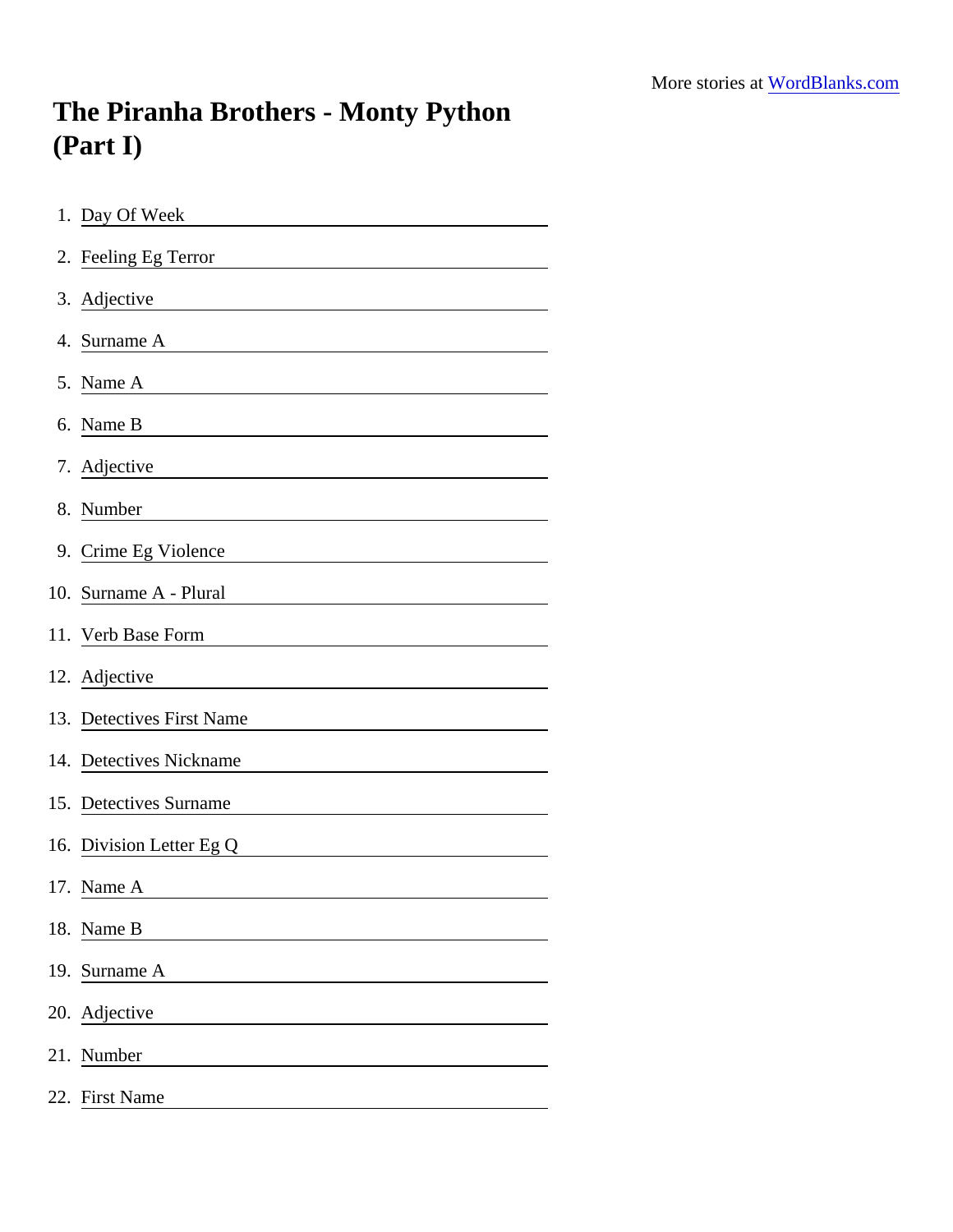|     | 23. Surname A                |
|-----|------------------------------|
|     | 24. Profession               |
|     | 25. Profession               |
|     | 26. Noun                     |
|     | 27. Year                     |
|     | 28. Full Name Of A Person    |
|     | 29. Adjective                |
|     | 30. Profession               |
|     | 31. Name A                   |
|     | 32. Month                    |
|     | 33. Year                     |
|     | 34. Name B                   |
|     | 35. Full Name Of A Person    |
|     | 36. Adjective                |
| 37. | Noun Plural                  |
|     | 38. Noun Plural              |
|     | 39. Adjective                |
|     | 40. Adjective                |
|     | 41. Adjective                |
|     | 42. Name A                   |
|     | 43. Hobby                    |
|     | 44. Verb Base Form           |
|     | 45. Verb Present Ends In Ing |
|     | 46. Item Of Clothing         |
|     | 47. Part Of Body             |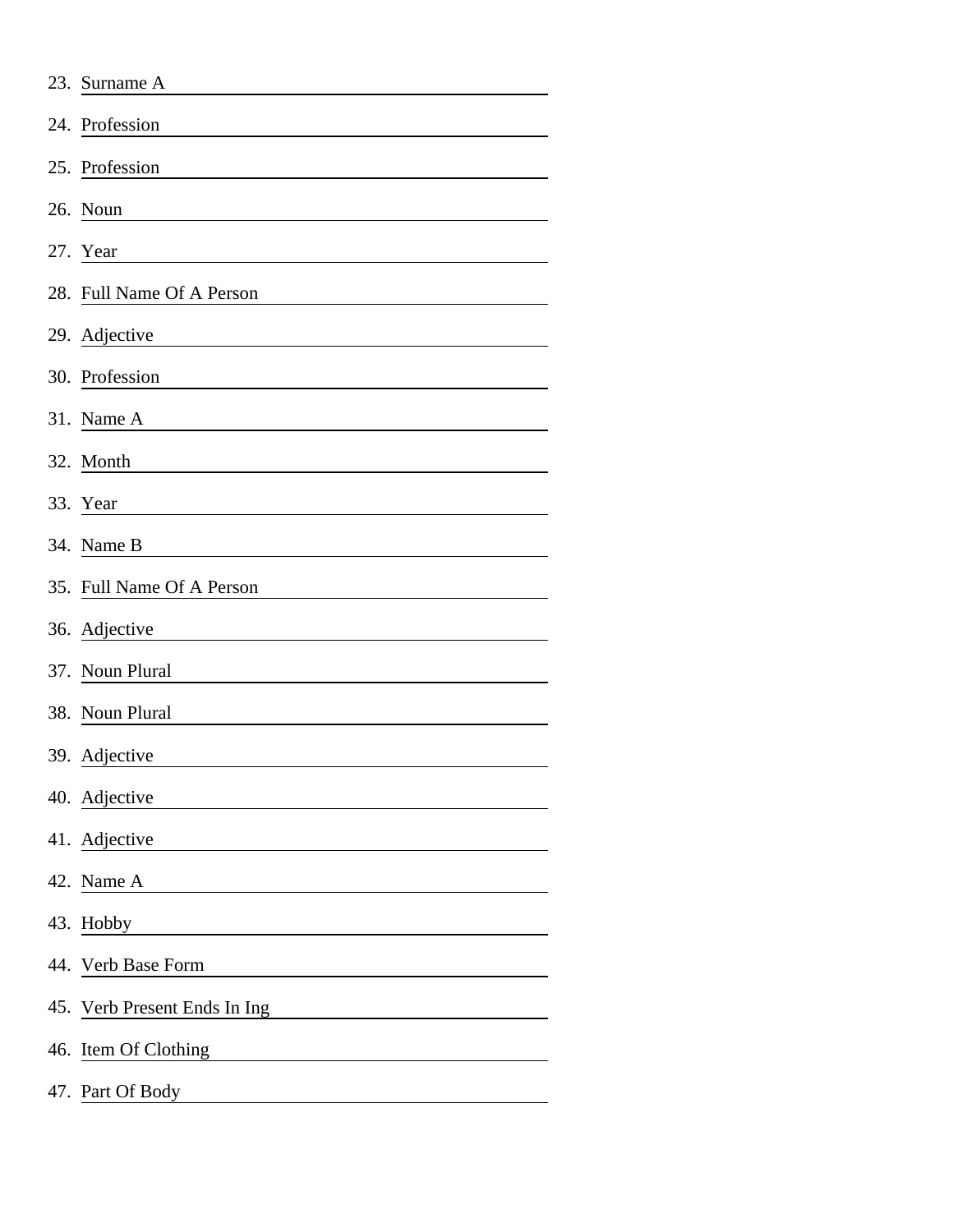|  |  | 48. Adjective |
|--|--|---------------|
|--|--|---------------|

| 49. Verb Present Ends In Ing. |
|-------------------------------|
| 50. Adjective                 |
| 51. Same Item Of Clothing     |
| 52. Part Of Body - Plural     |
| 53. Verb Past Tense           |
| 54. Adjective                 |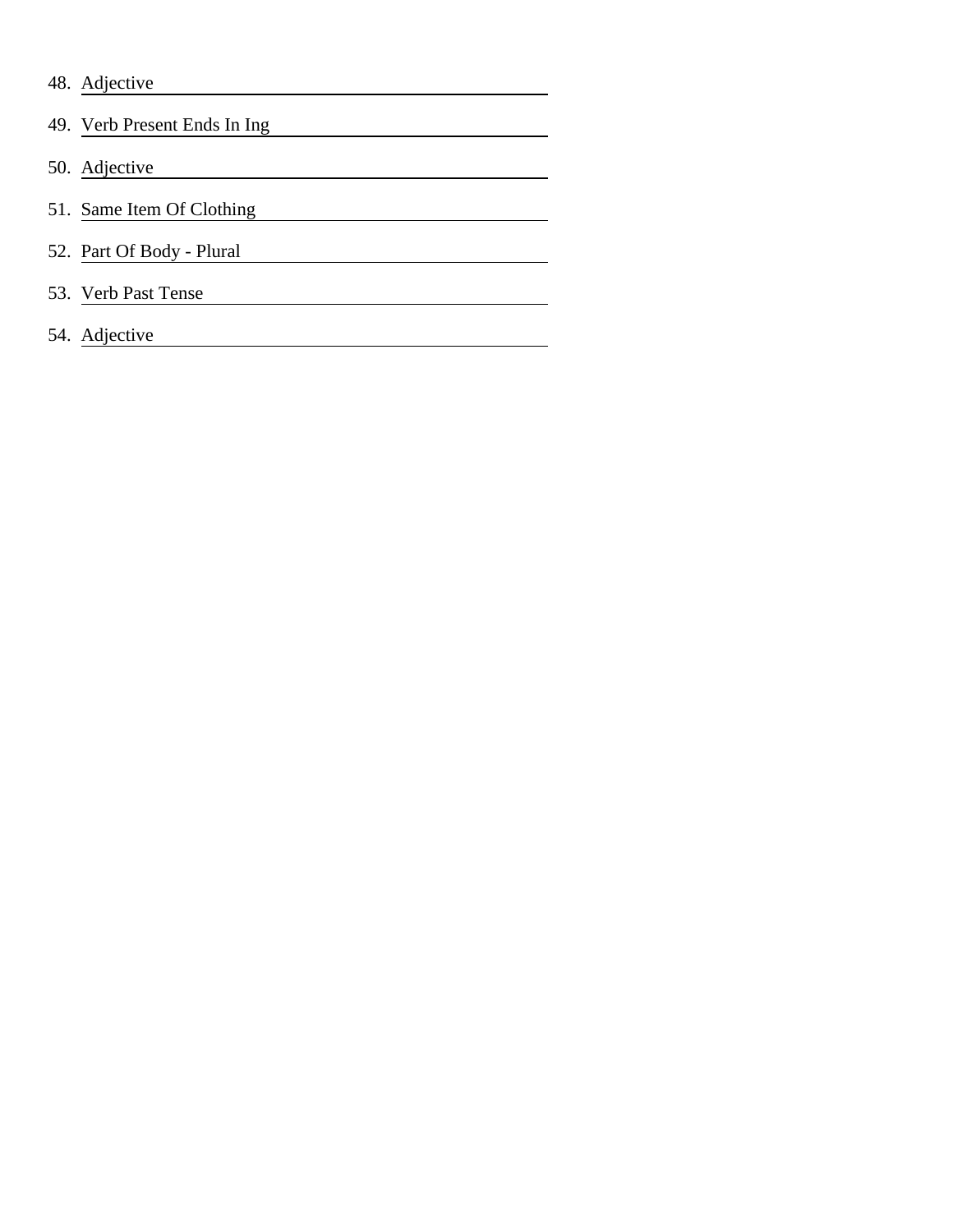## **The Piranha Brothers - Monty Python (Part I)**

|         |                          |                                                           | Last Day of week a reign of Feeling eg terror was ended when the Adjective Surname                     |  |
|---------|--------------------------|-----------------------------------------------------------|--------------------------------------------------------------------------------------------------------|--|
|         | $\overline{A}$ brothers, |                                                           |                                                                                                        |  |
|         |                          |                                                           | Name A and Name B and Refer one of the most Adjective trials in British legal                          |  |
|         |                          |                                                           | history, were sentenced to Mumber years imprisonment for crimes of Crime eg violence We                |  |
|         |                          |                                                           | examined the rise to power of the Sumame A - Plural , the methods they used to Verb Base Form          |  |
|         |                          |                                                           | rival gangs and their subsequent tracking down and capture by the <i>_____</i> Adjective <i>____</i>   |  |
|         |                          |                                                           | Superintendent Detectives first name Detectives nickname Detectives surname of Division                |  |
|         | $letter eg Q$ Division.  |                                                           |                                                                                                        |  |
|         |                          |                                                           |                                                                                                        |  |
|         |                          |                                                           | Name A and Mame B Sumame A were born, on probation, in a Adjective house in                            |  |
| Kipling |                          |                                                           |                                                                                                        |  |
|         |                          |                                                           | Road, Southwark, the eldest sons in a family of <u>Number Collect and First name</u>                   |  |
|         |                          |                                                           | Surname A ____, a _____ Profession _______ and ______ Profession ______, was well known to the police, |  |
|         |                          |                                                           | and a devout Noun . In Year he had married Full Name of a Person , an Adjective                        |  |
|         |                          |                                                           | East End Profession . Name A was born in Month Year and Name B                                         |  |
|         | two weeks later;         |                                                           |                                                                                                        |  |
|         |                          |                                                           | and again a week after that. Someone who remembers them well was their next                            |  |
|         |                          | door neighbour, Mrs ______ Full Name of a Person _______. |                                                                                                        |  |